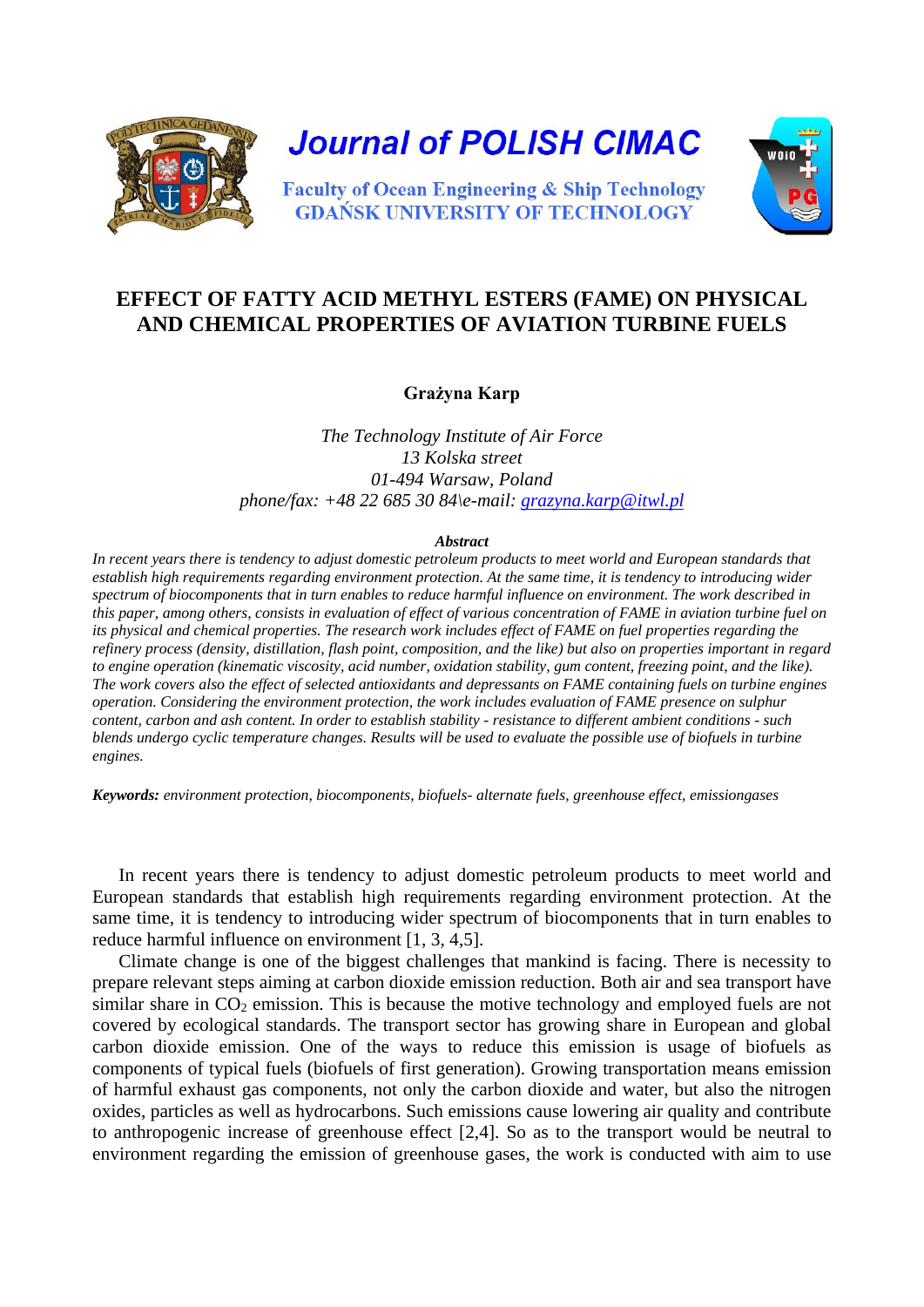alternate fuels. In short time we need the fuel that could partially substitute for currently used aviation fuel.

The work described in this paper consists in evaluation of effect of various concentration of FAME in aviation turbine fuel on its physical and chemical properties. The research work includes effect of FAME on fuel properties regarding the refinery process (density, distillation, flash point, composition, and the like), but also on properties important in regard to engine operation (kinematic viscosity, acid number, oxidation stability, gum content, freezing point, and the like). The work covers also the effect of selected antioxidants and depressants on FAME containing fuels on turbine engines operation. Considering the environment protection, the work includes evaluation of FAME presence on sulphur content, carbon and ash content. In order to establish stability - resistance to different ambient conditions - such blends undergo cyclic temperature changes. Results will be used to evaluate possible use of biofuels in turbine engines.

This work covers analysis of change in physical and chemical parameters of aviation fuel Jet A-1 containing various amounts of FAME: 2 %, 5 %, 10 %, 15 %, and 20 %. The Jet A-1 fuel from different plants and FAME from different manufacturers were used in the work. Blends of fuel with FAME were tested in regard to physical and chemical properties. The effect of FAME content on such properties is evaluated basing on plots picturing changes of relevant properties of tested blends.



*Fig. 1 Density vs. FAME content*

More esters content in mixtures means relevant density increase. Blend density mostly depends on FAME density. Densities of blends of two different Jet A-1 fuels with the same FAME, and the same FAME content are very similar. All obtained densities fall into the specification requirements 0.775 - 0.840 g/ml.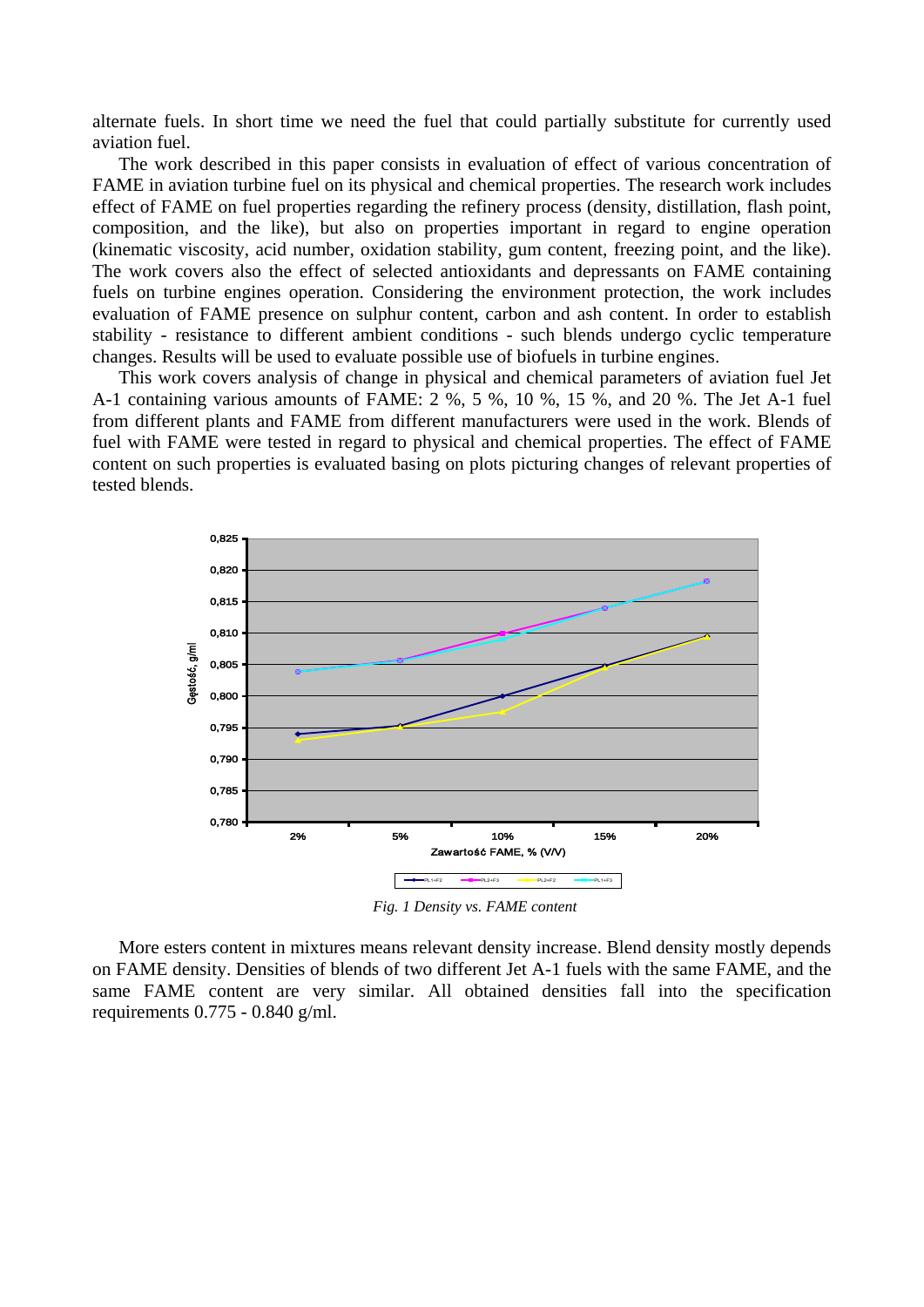

*Fig. 2 Acid number vs. FAME content*

Despite the used fuel it is difficult to find any dependence on FAME content. Blends of PL1 fuel with esters demonstrated the best behaviour where there was continuous increase of acid number with amount of added FAME. As to PL2+F3 blend, there was sudden increase of acid number for FAME content above 10 % (v/v). As to PL2+F2 blend, after sudden decrease for 5 % (v/v) FAME content, consequent increasing FAME content results in small acid number increase. The acid number value exceeds the specification requirement max. 0.015 mg KOH/g only in case of PL2+F3 blend.



*Fig. 3 Kinematic viscosity vs. FAME content*

Viscosity of all kind of blends gets higher with ester content increase. For two different Jet A-1 fuels and the same FAME blend viscosity depends mostly on FAME viscosity. Viscosities of blend containing the same amount of FAME are very similar. Viscosities of blend fall into the fuel specification requirement max. 8.0 mm<sup>2</sup>/s for FAME content up to the 20 % (v/v).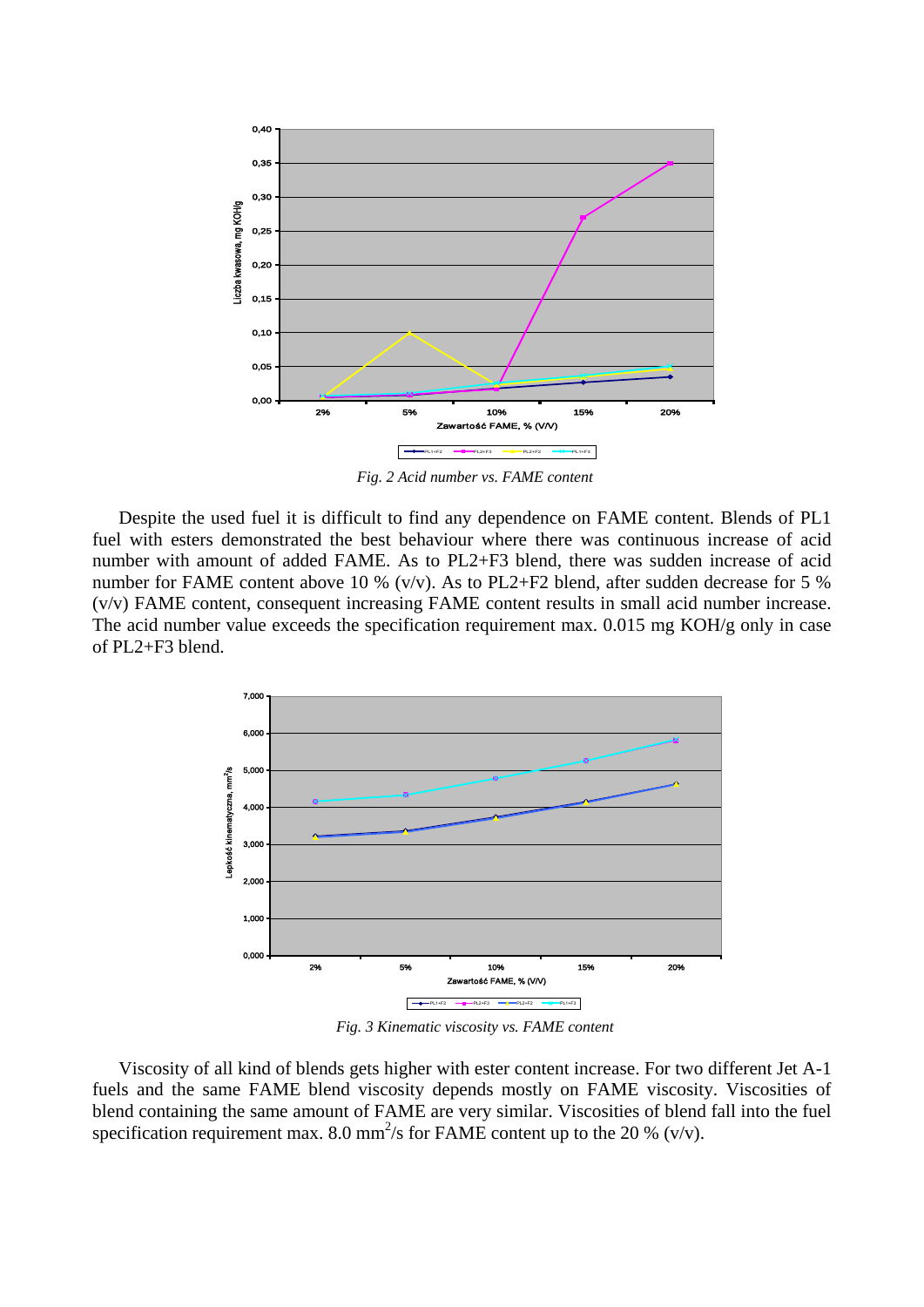

*Fig. 4 Lubricity vs. FAME content*

It is impossible to explicitly describe the effect of FAME content on BOCLE lubricity. For every mixture lubricity increases with FAME content initially that is indicated by decreasing scar diameter. Then, for different blends, lubricity starts to decrease, but at different FAME content. It should be accepted that such fluctuation are caused by "randomness" which is acceptable by test method precision and at the same time it is possible to eliminate it by performing more repetitions and making statistical evaluation. Blend of PL2 and FAME F2 demonstrated the best lubricity which shows increase up to 15 %  $(v/v)$  FAME content.



*Fig. 5 Net heat of combustion vs. FAME content*

Blend containing PL2 fuel and FAME F2 demonstrated the best combustion properties at the initial stage. But the smallest difference in combustion properties was demonstrated by blend of PL2 fuel and FAME F3. Net heat of combustion is stable up to 10 % (v/v) FAME content only for blend of PL1 fuel and FAME F3. As it can be seen at the plot, the change of net heat of combustion of the blend depends greatly on properties of employed FAME.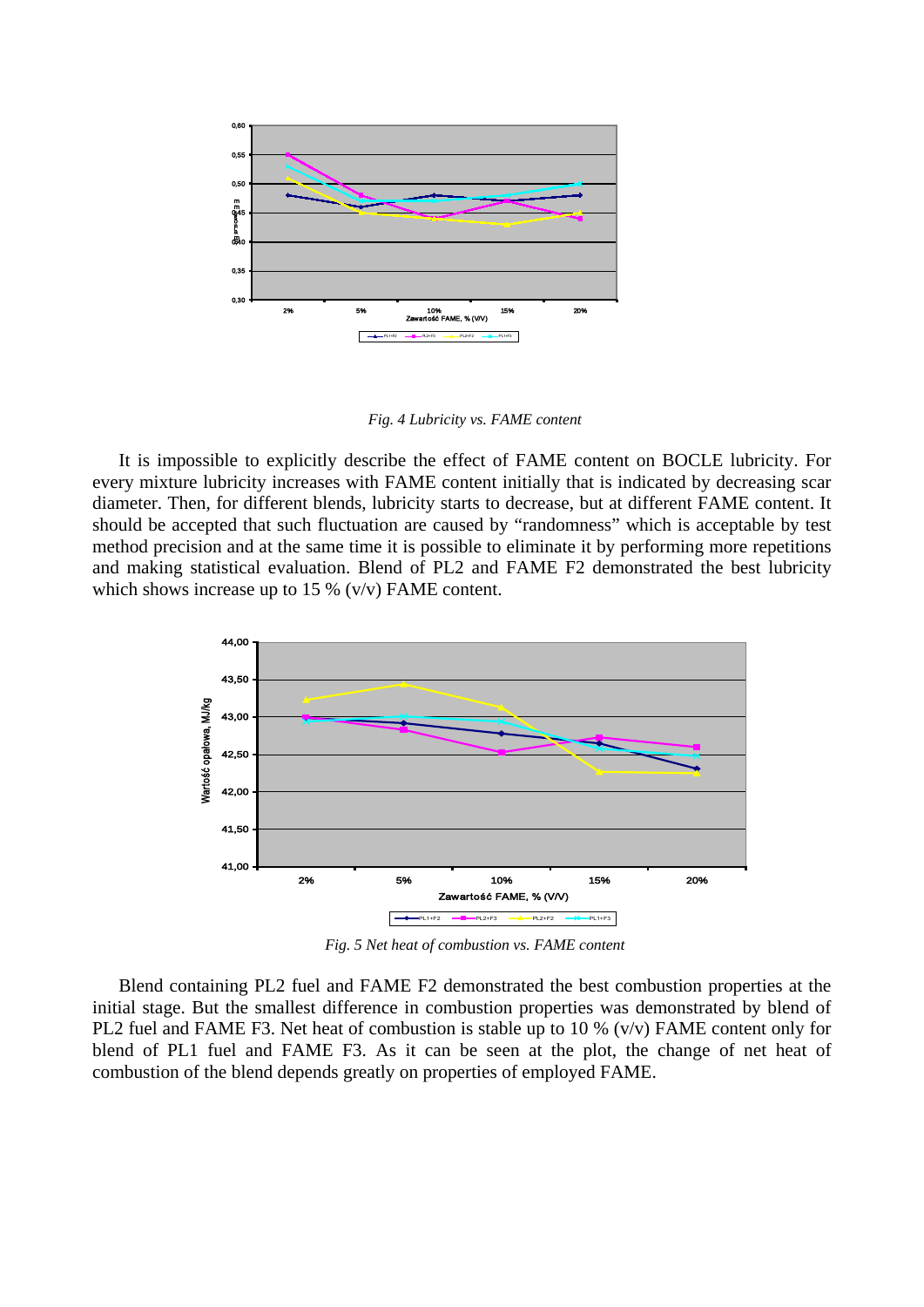

*Fig. 6 Hydrogen content vs. FAME content*

Generally it can be said that hydrogen content decreases with increase of FAME concentration in fuel. Though, the obtained values comply with minimum requirements for aviation turbine fuels.



*Fig. 7 Smoke point vs. FAME content*

It is difficult to explicitly describe obtained values of smoke point and their dependence on FAME content for all samples. The best behaviour was demonstrated by blend of PL1 fuel and esters F2 which achieved minimum requirements for fuel at whole range. So it can be assumed that esters presence have little effect on value of this parameter.



*Fig. 8 Initial boiling point vs. FAME content*

In case of presented blends the initial boiling point demonstrates slight uptrend. At the same time the used FAME has an effect on initial boiling point. In case of the same ester and different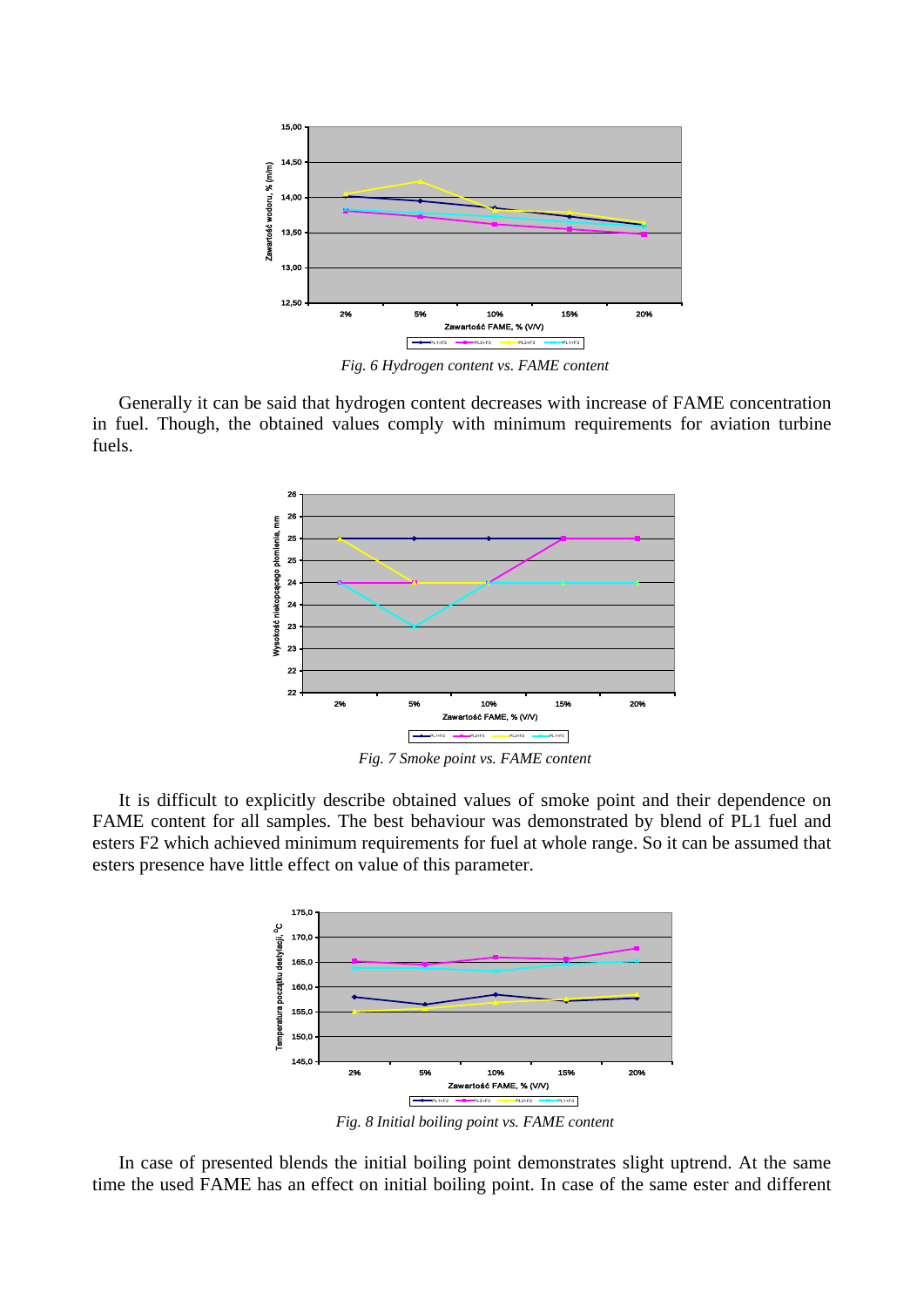fuels, temperatures for individual FAME concentrations demonstrate considerable differences. This is because FAME presence doesn't contribute to distillation run these temperature ranges.



*Fig. 9 Temperature of 10 % (v/v) evaporation vs. FAME content*

This parameter demonstrates slight uptrend for presented blends. Esters have small effect on this parameter, whereas the properties of aviation fuel have decisive influence on it.



*Fig. 10 Temperature of 20 % (v/v) evaporation vs. FAME content*

In case of this parameter it also demonstrates slight uptrend. At the same time, effect of used FAME is more noticeable. The temperatures of 20 % evaporation are considerably different at various content of the same FAME in different fuels.



*Fig. 11 Temperature of 50 % (v/v) evaporation vs. FAME content*

According to tendency shown in fig. 9 and 10 we can see bigger effect of FAME presence on test results, though the petroleum fuel properties are still the most important.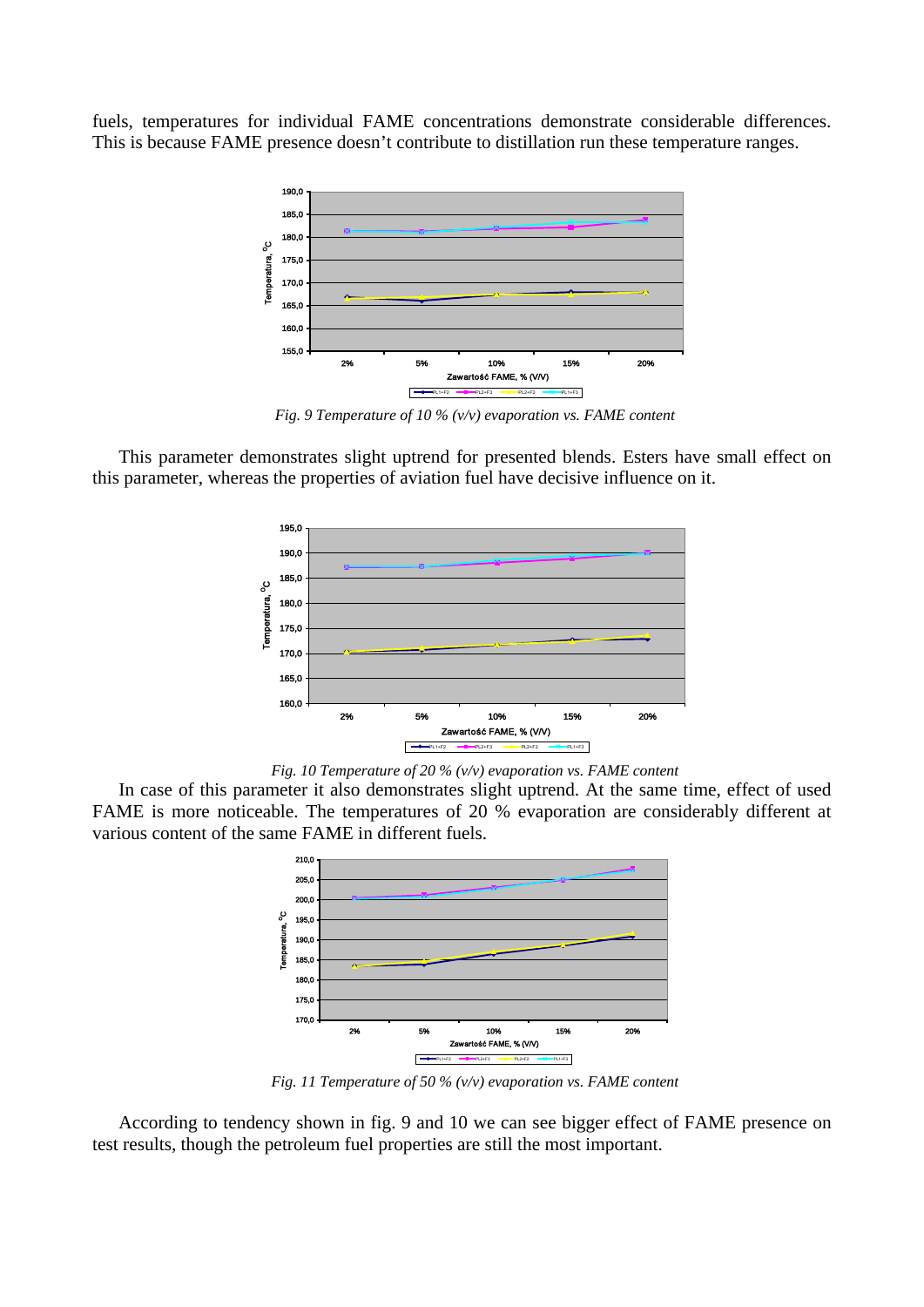

*Fig. 12 Temperature of 90 % (v/v) evaporation vs. FAME content*

Presented blends demonstrated significant uptrend regarding the 90 % (v/v) evaporation temperature. The FAME effect on blend distillation run at this final fragment of distillation curve is already distinctly visible. It means that more intensive distillation of heavier fractions of biocomponents.



*Fig. 13 Final boiling point vs. FAME content*

In case of presented blends there is sudden increase of FBP values for FAME content up to 10 % (v/v), and then the increase of FBP is minimal for all blends.



*Fig. 14 Existent gum vs. FAME content*

There was large uptrend of existent gum for almost every blend. Such trend is not confirmed by thermal stability (JFTOT) results for the blends. Though the existent gum exceeded acceptable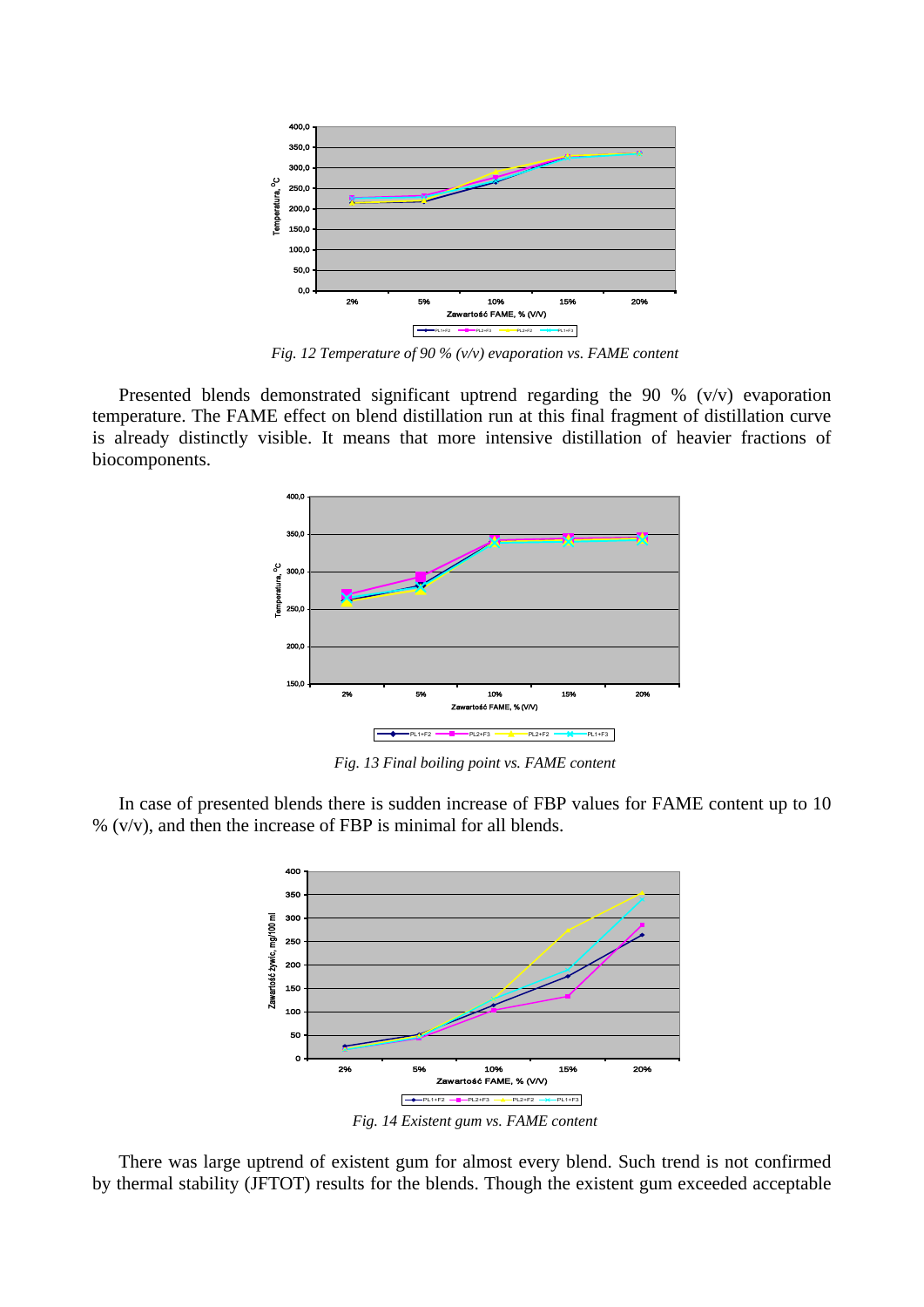values for aviation turbine fuels it should be noticed that such considerable quality deterioration wasn't observed in case of oxidation stability. Probably, it's because the test method is suited especially to petroleum aviation fuels. This method may be not suitable to biocomponents with quite different chemical structure (for instance, because of too low temperature of evaporating medium - superheated steam).



*Fig. 15 Conductivity vs. FAME content*

Conductivity demonstrates uptrend with FAME content increase in blends. There is no relationship between kind of fuel and FAME. Probably it is because of too large surface tension of esters in relation to petroleum fuels [6].



*Fig. 16 Water separation index vs. FAME content*

The index decreases suddenly after addition of 5 %  $(v/v)$  of esters, and reaches zero for every blend. This can disturb operation of coalescing - separating filters. Influence of FAME on water separation index can arise due to high surface tension of esters.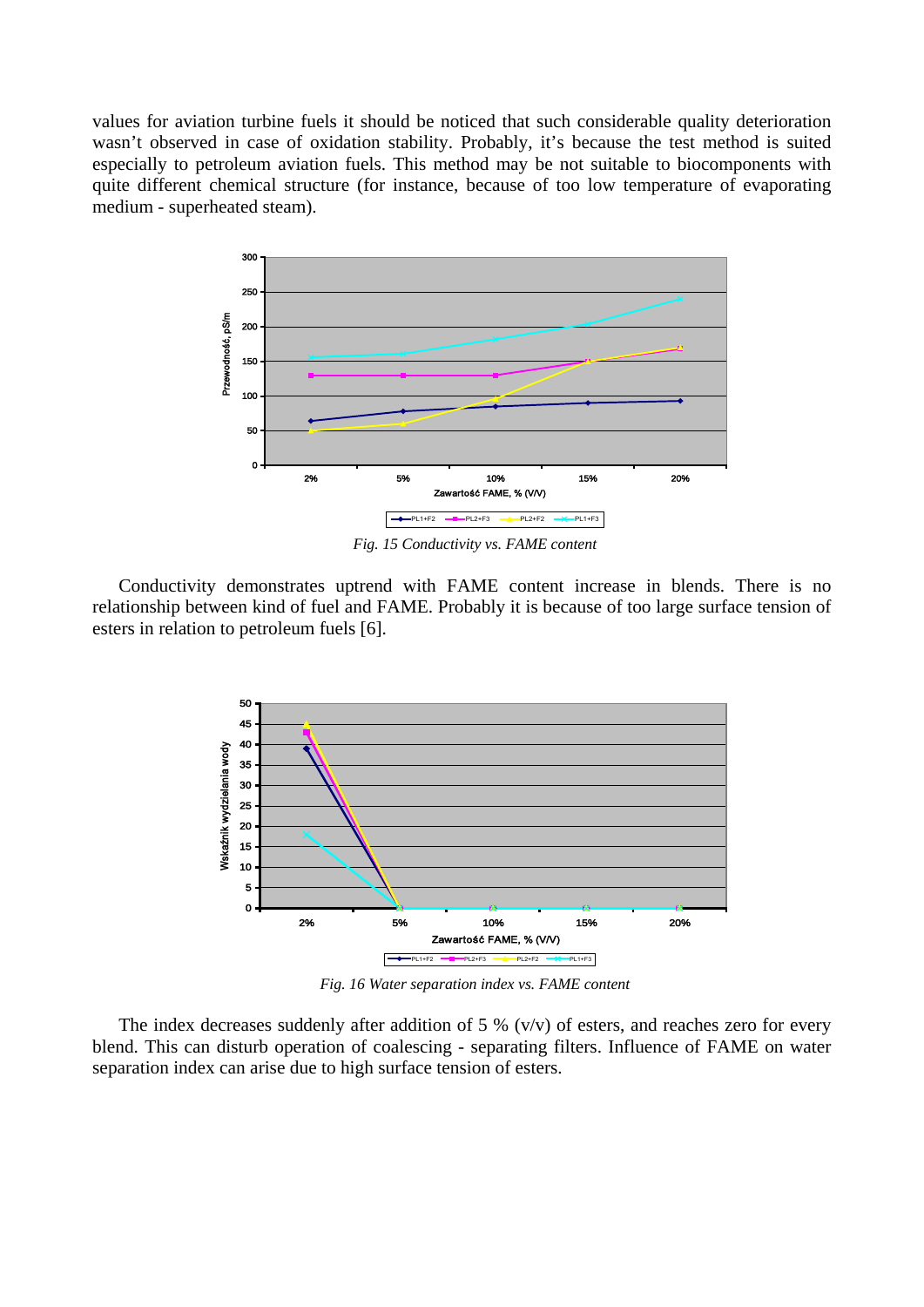

*Fig. 17 Flash point vs. FAME content*

The flash point increases with FAME content for every blend. Blend's flash point depends mostly on flash point of FAME. In case of two different Jet A-1 fuels and the same FAME, flash points of individual blends with equal FAME content are very similar. The reason is that flash point of FAME is considerably higher than aviation fuel, and has decisive influence on vale of this parameter for blends.



*Fig. 18 Cloud point vs. FAME content*

It is difficult to evaluate relationship between cloud pint and FAME content. Every blend behaves slightly in different way. Different chemical character of both components can be the reason.



*Fig. 19 Pour point vs. FAME content*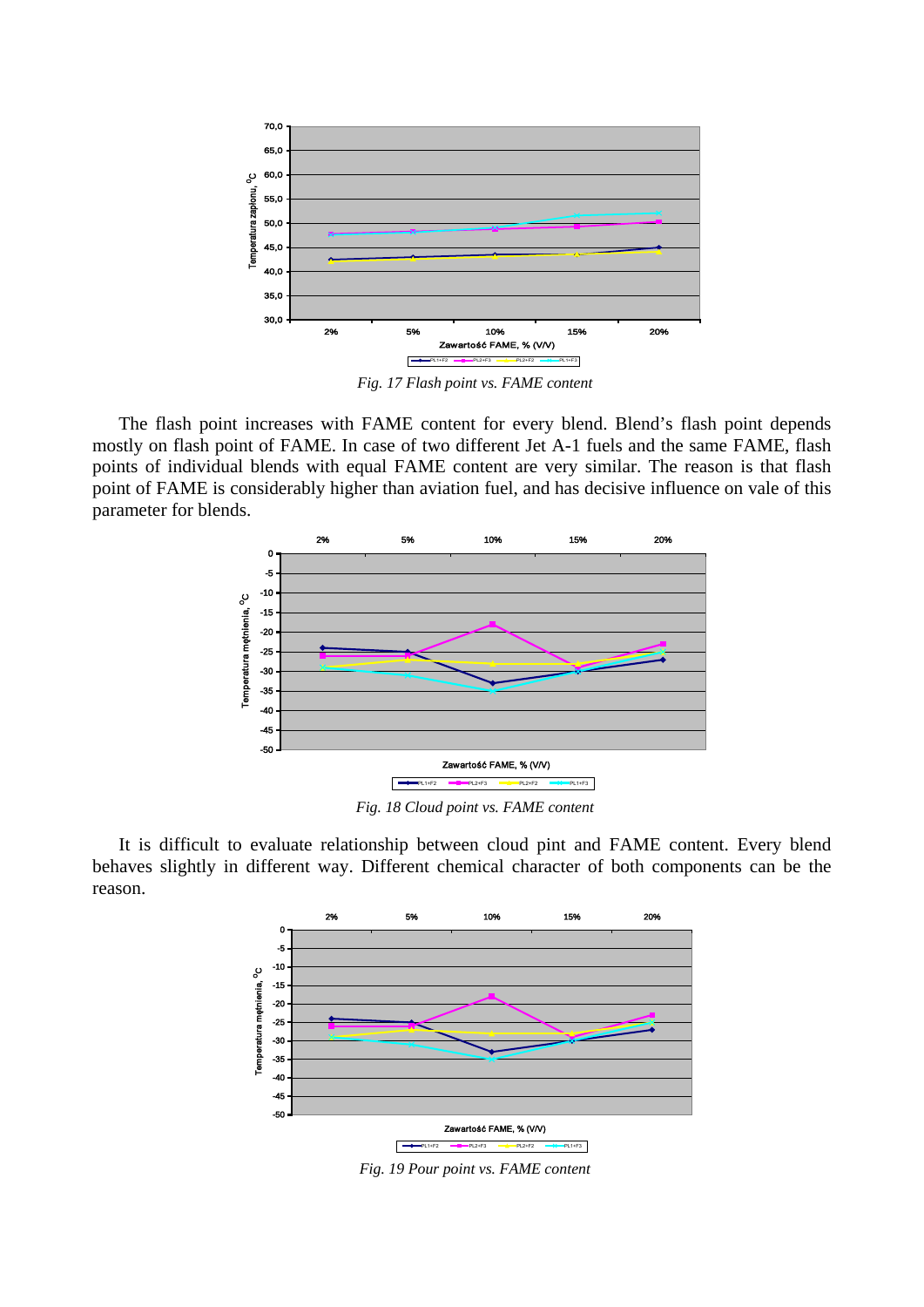Pour points are practically unchanged. The differences depend mostly on type of used ester, and not on fuel type.



*Fig. 20 Water content vs. FAME content*

Water content increases with FAME concentration increase. The increase is considerably higher for FAME concentration more than 5 % (v/v). Blends containing the same ester demonstrate similar water content uptrend. It means that ester, as hygroscopic product, contain more water. Furthermore, solubility of water in ester is higher than in petroleum fuel, so ester is the source of water in blend.

## **SUMMARY**

Basing on presented results it can be assumed that all blends of fuel containing FAME meet requirements of specification NO-91-A258-4 for aviation turbine fuels, excluding such parameters as water separation index and existent gum.

Lowered smoke point may cause slight problem with slight increase of carbon deposits in system, what can cause damage of system components.

Existent gum considerably exceeds aviation turbine fuel specification requirements. This can deteriorate air-fuel mixture combustion and lead to carbon deposits.

Due to different chemical character of FAME, and used test methods suitable for petroleum fuels, above conclusions should be verified by performing engine tests.

Depending employed fuel, fuel blends containing FAME up to 5 % (v/v) demonstrate the lowest tendency to form crystals at low temperatures

According to knowledge basing on the research work, it seems that use of FAME in aviation will be considerably limited. However, it doesn't exclude use some different biocomponents or use biofuels in engines employed for other than airborne purposes.

## **References**

[1] *Wrota Podlasia – Ekologiczny transport*.

http://www.wrotapodlasia.pl/pl/wiadomości/z+brukseli/ekologiczny\_transport.htm. [2] T. Stylińska, *Latanie na cenzurowanym*, onet.pl Tygodnik Powszechny, 23.09.2008.